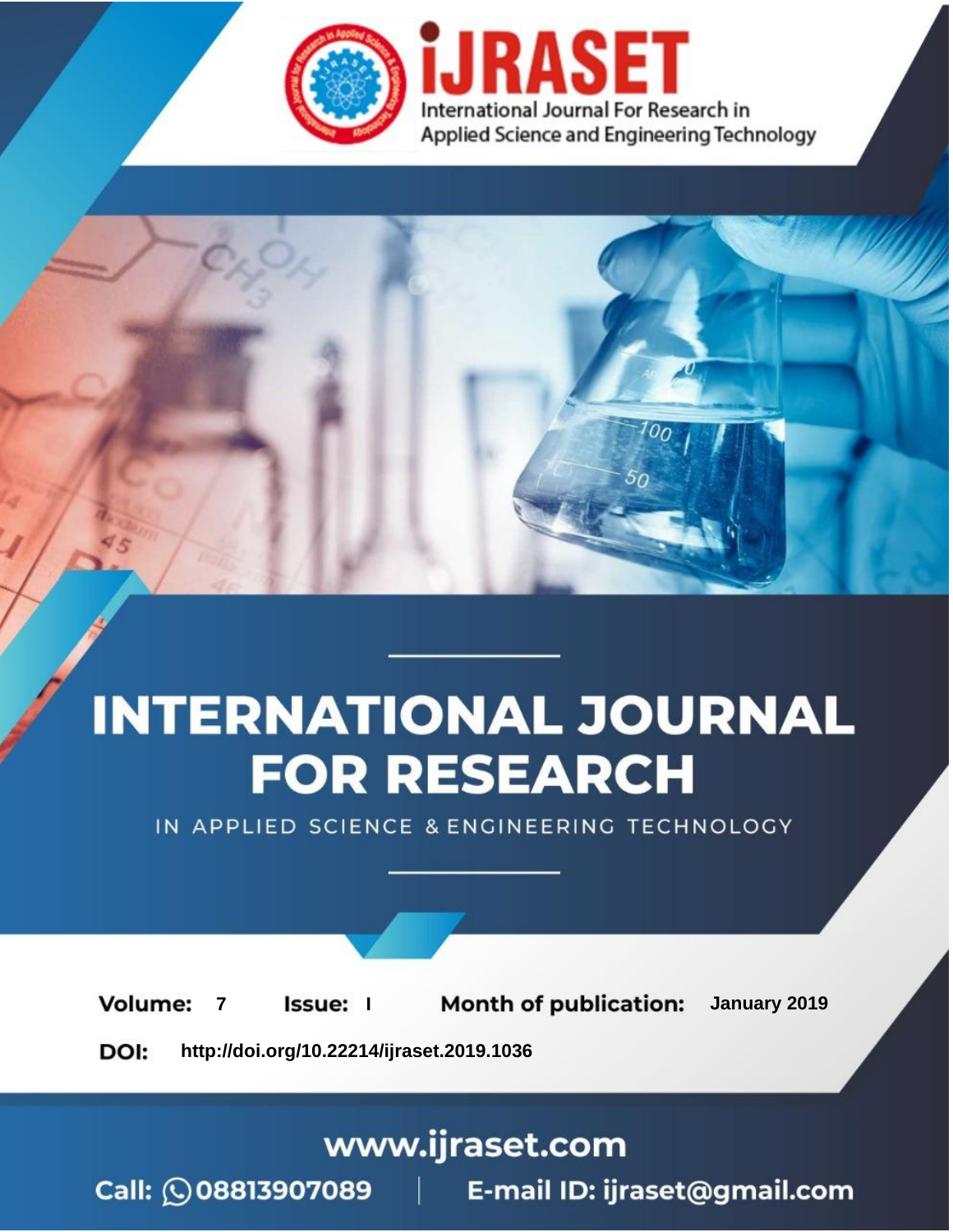### **Spectrum Enhanced Fault Localization with Artificial Intelligence Paradigm for Software Diagnosis**

P. Merlin<sup>1</sup>, C. Saravanan<sup>2</sup>

<sup>1</sup>M.Phil Research Scholar, Department of Computer Science, Kaamadhenu Arts and Science College, Sathyamangalam, Tamilnadu,

*India*

*<sup>2</sup>Assistant Professor, Department of Computer Science, Kaamadhenu Arts and Science College, Sathyamangalam, Tamilnadu, India*

*Abstract: Troubleshooting is an important part of software development. It starts when a bug is detected, for example, when testing the system and ends when the relevant source code is fixed. Among different researches, a paradigm has been presented to incorporate Artificial Intelligence (AI) in the modern software troubleshooting process. This paradigm have been used some methods named as Learn, Diagnose and Plan (LDP) and integrated three AI technologies. However, this approach is required for improving its performance of diagnosis accuracy. Hence, in this paper, LDP paradigm is incorporated the Spectrum-based Fault Localization (SFL)-based software diagnosis to improve the diagnosis accuracy. SFL is a statistical method which aims at guiding software developers to find faults quickly by providing a ranking of the most probable faulty components. In this approach, a training set is a set of Software Components (SCs) and a labeling that denotes which components are faulty and which are not. After that, the diagnoser is integrated with the Spectrum Enhanced Dynamic Slicing fault prediction model. The input to the diagnoser is the observed system behavior in the form of a set of tests that are executed and their result-pass or fail. Test planner accepts the set of diagnoses outputted by the diagnoser and if required, suggests additional tests that the tester should perform to discover the correct diagnosis. The experimental results show that the proposed approach provides better results. The experimental results show that the proposed approach provides better results.*

*Keywords: Spectrum-based Fault Localization, Diagnoser, Software developers, Test planner, Artificial Intelligence.*

#### **I. INTRODUCTION**

This Troubleshooting is an important part of software development. It starts once a bug is detected, for example, once testing the system and ends when the relevant source code is fixed. Key actors in this process are the tester, who runs the tests and the developer, who writes the program and is able for fixing bugs (that is, to debug them). In modern software engineering [1-2], the interaction between tester and developer during troubleshooting is usually as follows. First, the tester executes a suite of tests and finds a bug. The tester then files a bug report, usually in some issue tracking system such as Bugzilla [3].

A new paradigm [4] has been presented for integrating AI with the modern software troubleshooting process. This paradigm was used LDP, incorporate three AI approaches: (1) machine learning (2) automated diagnosis (3) automated planning. These AI methods were integrated in LDP in a synergistic manner: the diagnosis approach was altered for assuming the learned fault predictions and the planner was changed the possible diagnoses outputted via the diagnosis approach. But, this approach has low diagnosis accuracy.

In this paper, LDP paradigm is integrated the SFL-based software diagnosis to improve the diagnosis accuracy. SFL is a statistical technique which aims at guiding software developers to discover faults by providing a ranking of the most probable faulty components. Initially, a training set is a set of SCs and a labeling that denotes which components are faulty and which are not. Then, the diagnoser is included with the Spectrum Enhanced Dynamic Slicing fault prediction model. The input to the diagnoser is the observed system behavior in the form of a set of tests that are executed and their result-pass or fail. Finally, test planner accepts the set of diagnoses outputted by the diagnoser and if needed, suggests additional tests that the tester must perform to find the correct diagnosis.

The remainder of the article is organized as follows: Section 2 describes about the software fault prediction. Section 3 describes about the proposed methods. Section 4 illustrates the performance evaluation of the proposed techniques. Section 5 concludes the research work.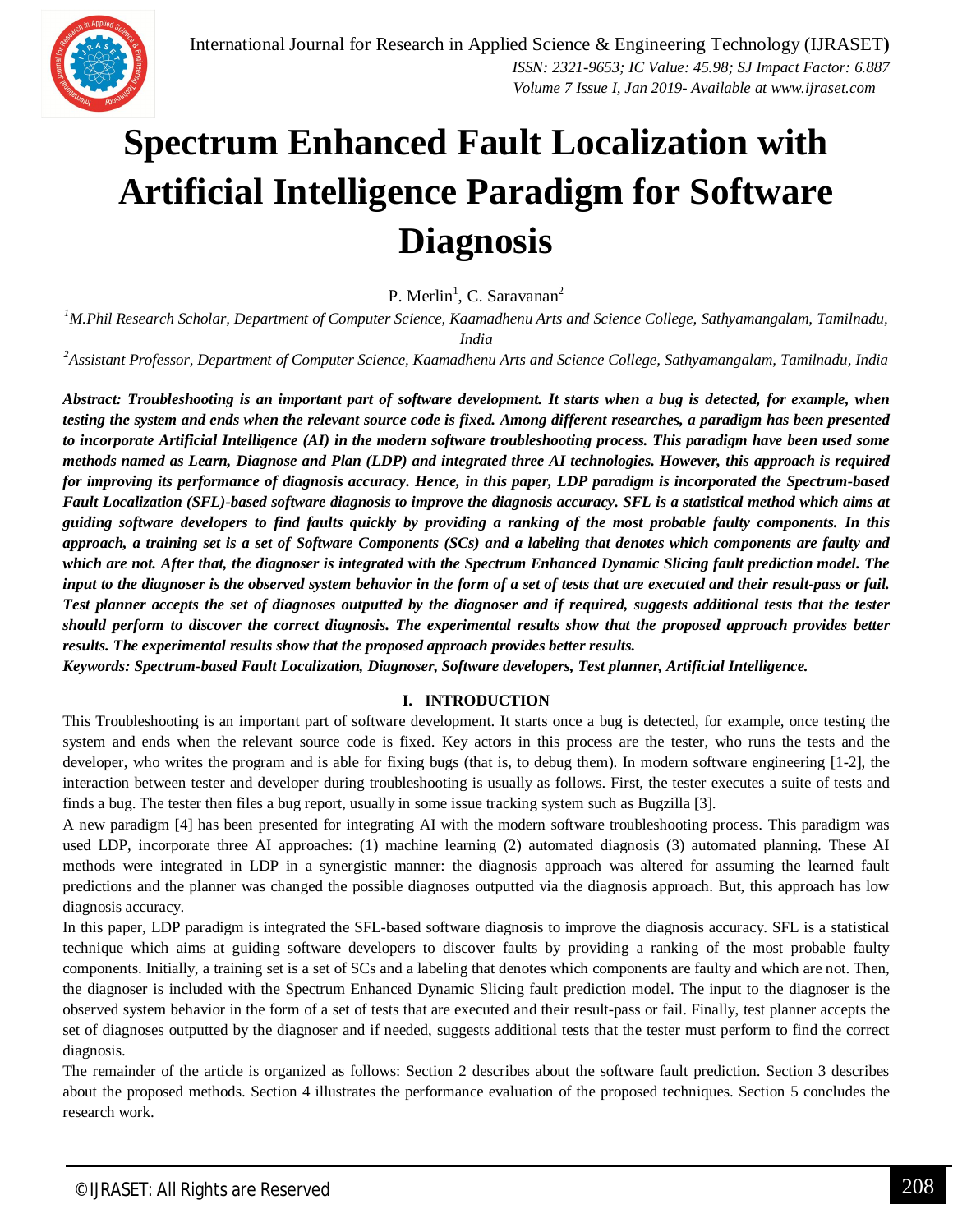

 *ISSN: 2321-9653; IC Value: 45.98; SJ Impact Factor: 6.887 Volume 7 Issue I, Jan 2019- Available at www.ijraset.com*

#### **II. RELATED WORK**

A combination of Artificial Intelligence (AI) techniques [5] was presented to improve software testing. Once a test fails, a modelbased diagnosis (MBD) technique was utilized to propose a group of possible explanations and it was called diagnoses. A planning technique was used to suggest further tests for discovering the correct diagnosis. A tester was performed these tests and reports their result back to the MBD technique that was used this information to prune incorrect diagnoses. The iterative process was continued until the correct diagnosis was returned. Automated software fault detection [6] was developed using semi-supervised hybrid selforganizing map for identifying defect proneness of modules with software projects with high accuracy and enhancing detection model generalization ability. The benefit of this approach was the ability for predicting the label of the modules with semisupervised manner via software measurement threshold values with the absence of quality data. The task of expert to recognize fault prone modules becomes less critical and more supportive.

The application of hybrid artificial neural network (ANN) and Quantum Particle Swarm Optimization (QPSO) [7] were investigated in software fault-proneness prediction. ANN was employed for classifying software modules into fault-proneness or non faultproneness categories and QPSO was applied for decreasing dimensionality. Bayesian Regularization technique [8] was used to find the software faults before the testing process. This technique was used to decrease the cost of software testing and reduce a combination of squared errors and weights. The proposed approach based neural network was used to find the results on the given public dataset.

Random forest and support vector machines [9] were used for regression making use of a rule extraction approach ALPA. The proposed technique was built trees based on C4.5 and REPTree that mimic the black-box model as closely as possible. This technique was applied for publicly available data sets, completed and new datasets that this paper was put together by the Android repository. The usefulness of package-modularization metrics (PMMs) [10] were examined for predicting the fault-proneness of package in object-oriented software systems. Initially, this paper was used principal component analysis for analyzing whether PMMs capture additional information compared with traditional package-level metrics, integrating source code size and Martin's metrics suite. Then, univariate prediction models were used for investigating how PMMs were associated with package faultproneness. Multivariate prediction models were built for examining the ability of PMMs to predict fault-proneness.

Software fault prediction techniques [11] were used to improve software diagnosis. The resulting data-augmented diagnosis technique overcomes key issues with software diagnosis techniques: ranking diagnosis and distinguishing between diagnoses with high and low probability. The experimental result was demonstrated the effectiveness of this approach empirically on three open sources domain and shown significant increase with accuracy of diagnosis and efficiency of troubleshooting. A quality assurance activity named software fault prediction [12] was discussed to decrease development cost and improve software quality. The aim of this paper was to investigate change metrics in conjunction with code metrics for improving performance of fault prediction models. Machine learning techniques were applied in conjunction with the change and source code metrics to built fault prediction models. The classification technique and new change metrics was performed efficiently.

#### **III.PROPOSED METHODOLOGY**

In this section, LDP paradigm is integrated the spectrum-based fault localization (SFL)-based software diagnosis for enhancing the diagnosis accuracy.

#### *A. Learn, Diagnose and Plan (LDP)*

The LDP is a paradigm that involves both human and AI elements. The humans in the loop have one of the tester or developer roles.

- *1) Tester:* The tester is the one which observed and reported the abnormal system behavior. Based on this definition, a tester is a human quality assurance (QA) professional, a user of the system or even an automated testing script.
- *2) Developer:* This is the person(s) in charge of developing the software. Its role in LDP is for fixing given software components (methods/ line of code/ file) which were discovered as faulty. The AI elements of LDP are,
- *3) Fault Predictor:* This is a model which estimates the probability of every software component to be faulty. Significantly, the fault predictor does not assume the observed abnormal behavior of the system. This is significant as the probabilities created using the fault predictor will be employed as priors for the diagnoser. It can assume the entire data which does not integrate the current observations (past software versions and bugs, static code analysis and historical data), for example, various code complexity measures.
- *4) Diagnoser:* It is an algorithm which accepts as input the observed abnormal behavior of the system as reported through the tester and outputs one or more possible explanations for that behavior. Each of these explanations, called as diagnoses, can be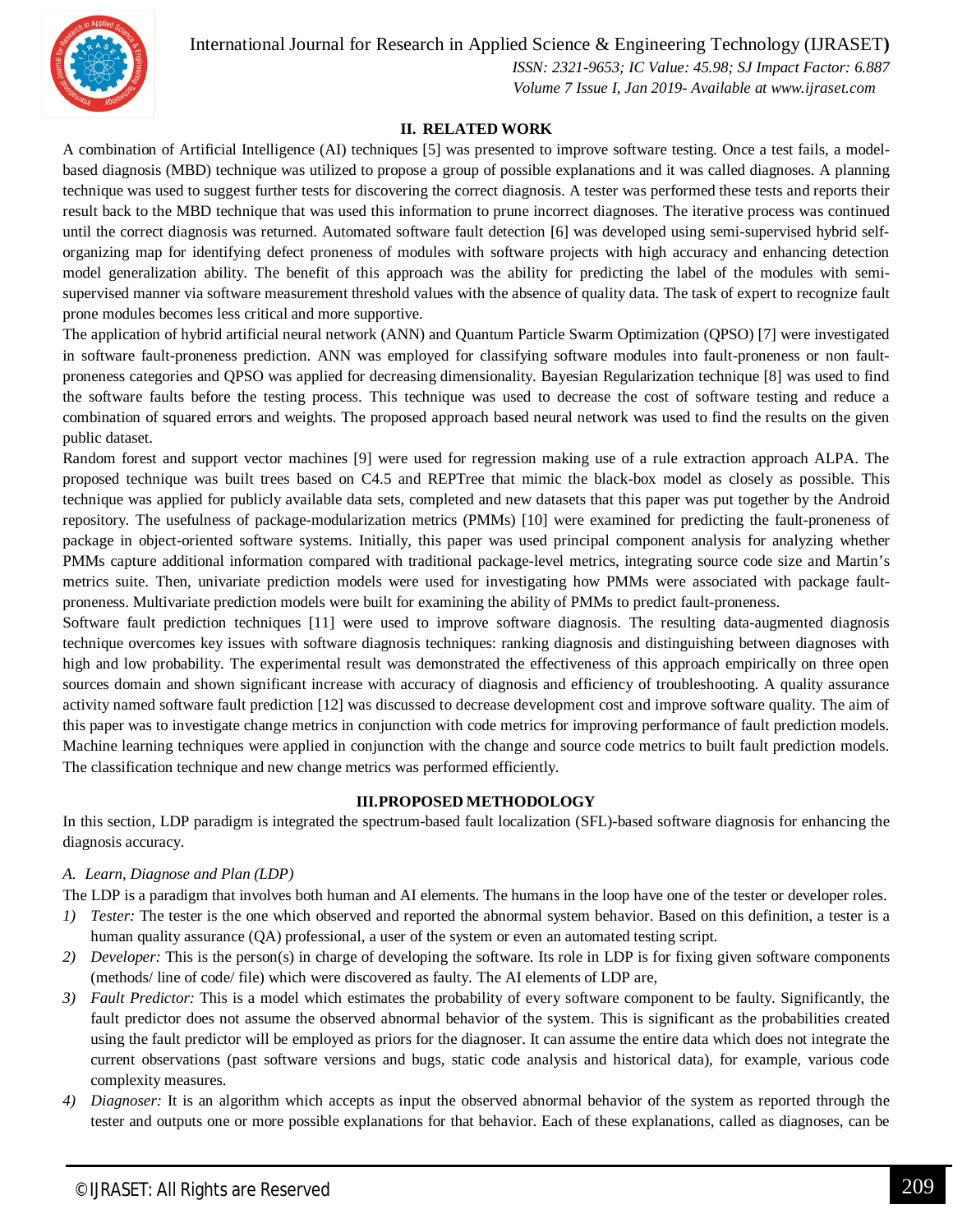

 *ISSN: 2321-9653; IC Value: 45.98; SJ Impact Factor: 6.887 Volume 7 Issue I, Jan 2019- Available at www.ijraset.com*

an assumption which a particular group of software components is faulty. It is expected to output for every diagnosis an estimate of the probability which it is correct.

*5) Test Planner:* It is an approach which accepts the group of diagnoses outputted through the diagnoser and if required, recommends additional tests which the tester must execute to discover the correct diagnosis, that is, the software components which caused the abnormal system behavior.

#### *B. Software Fault Prediction*

Fault prediction in software is a classification issue. Given a SCs, the objective is for discovering its class – faulty or healthy. Supervised Machine Learning (ML) methods are utilized for solving classification issues. As input, they are given a group of labeled instances that are pairs of instances and their correct labeling, that is, the correct class for every instance. In this case, instances are SCs and the labels are that SC is healthy and that is not. They output a classification model that maps an (unlabeled) instance to a class. This group of labeled instances is named the training set and the act of creating a classification model from the training set if represented as learning. Learning algorithms extract features from a given instance and try to learn from the training set the relation among the features of an instance and its class. A key for the success of ML methods is the choice of features utilized.

*1) Obtaining A Training Set:* We need a training set for learning a fault prediction model. A training set is a set of SCs and a labeling which represents that components are faulty and that are not. Manually tracking past bugs and tracing back their root cause is not a scalable solution. Being able to automatically create a training set highlights one of the main benefits of this work: it is applied for any software project which utilizes version control and problem tracking systems. So, this technique is deployed in such cases. The majority projects these days utilize a version control system and a problem tracking system. Version control systems, like Mercurial and Git, track modifications done to the source files. Problem tracking systems, like Trac and Bugzilla, record the entire reported bugs and track changes within their status, integrating once a bug gets fixed. A key feature within modern problem tracking and version control systems is which enable tracking that modifications to the source were completed for fixing a particular bug.

#### *C. Diagnoser*

The diagnoser elements are described in LDP, and in particular how it integrates with the fault prediction model described in the previous section. The input to the diagnoser is the observed system behavior in the form of a set of tests that were executed and their outcome—pass or fail. The output is one or more explanations, which are sets of software components (e.g., class or method) that, if faulty, explain the observed failed and passes tests. The diagnoser we implemented is an extension of the Barinel software diagnosis algorithm. We provide here a brief description of Barinel. Barinel is a combination of model-based diagnosis (MBD) and spectrumbased fault localization (SFL). In MBD, we are given a tuple  $\langle SD, \rangle$ , where SD is a formal description of the diagnosed system's behavior, COMPS is the set of components in the system that may be faulty, and OBS is a set of observations. A diagnosis problem arises when  $SD$  and  $OBS$  are inconsistent with the assumption that all the components in  $COMPS$  are healthy.

#### *D. Test Planer*

In this section, we explain the test planner element of LDP. The test planner runs after the diagnoser, for cases where the diagnose outputted several plausible diagnoses. Indeed, a known limitation of software diagnosis algorithms is that they may output a large set of diagnoses. The task of the test planner is to plan additional tests for the tester to perform. The purpose of these tests is to provide additional information for the diagnoser, so that it will be able to find more accurate diagnoses. Test generation is a welldeveloped topic in software engineering. In LDP, we focus test planning by considering the diagnoses outputted by the diagnoser, as the purpose of these test is not to find new bugs but to improve the accuracy of the returned diagnoses (possibly pruning diagnoses that are found to be incorrect).

*1) Integrating the AI components in LDP:* A key strength of LDP is in its effective integration of its AI components. We illustrate this integration. The fault prediction algorithm generates a fault prediction model from the data in the issue tracking and source control systems. This fault prediction model is used to generate priors for the diagnoser. The diagnoser uses these priors, along with the knowledge it has about the analyzed software system, to output a set of diagnoses. Each of these diagnoses is associated with a likelihood score. These diagnoses are then passed to the test planner along with their likelihood scores. If needed, the test planner plans additional test, taking into consideration the given set of diagnoses. After performing these tests, new observations will be obtained and considered by the diagnoser.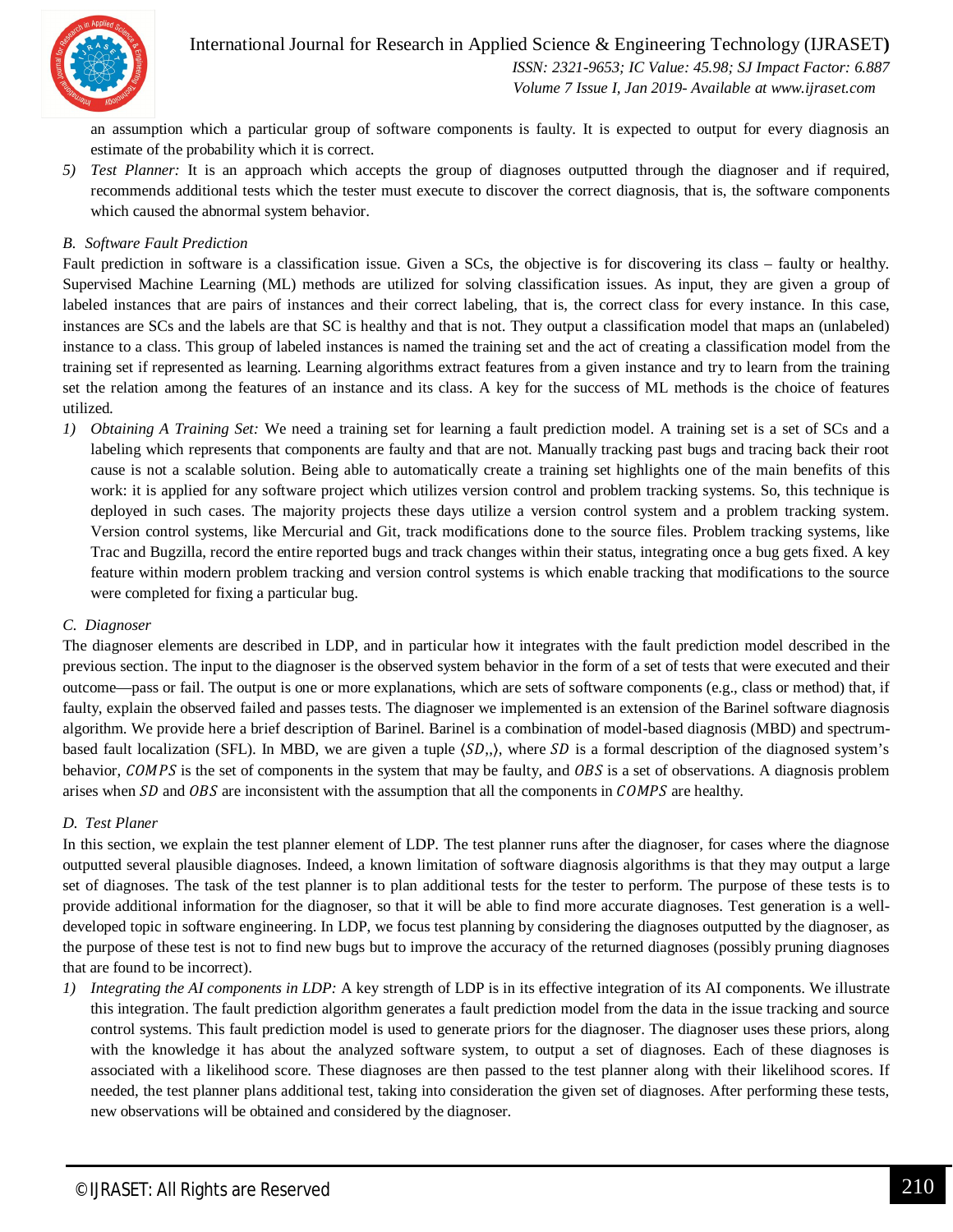

 *ISSN: 2321-9653; IC Value: 45.98; SJ Impact Factor: 6.887*

 *Volume 7 Issue I, Jan 2019- Available at www.ijraset.com*

#### *E. Combine SFL-Based Software Diagnosis In The Ldp Paradigm*

In this section, SFL-based software diagnosis (Spectrum Enhanced Dynamic Slicing) is incorporated in the LDP paradigm. This technique is used for enhancing the diagnosis accuracy.

- *1) Spectrum-Based Software Diagnosis:* SFL is a statistical technique that aims at guiding software developers for identifying faults quickly by providing a ranking of the most probable faulty components. This ranking is generated by abstractions of program traces
- *2) Program Spectra:* It is a collection of data that denotes a specific view on dynamic behavior of software. This data, gathered at run-time, consists of a number of flags or counters to the different components (statements) of a program. A lot of different forms of program spectra exist. Then, hit spectra (statements) are the most common for program debugging.

In diagnosis process, the hit spectra of N runs constitute a binary coverage matrix, whose columns correspond to M various statements of the program.

$$
N \, \text{spectra} \begin{bmatrix} x_{11} & x_{12} & \cdots & x_{1M} \\ x_{21} & x_{22} & \cdots & x_{2M} \\ \vdots & \vdots & \ddots & \vdots \\ x_{N1} & x_{N2} & \cdots & x_{NM} \end{bmatrix} \begin{bmatrix} e_1 \\ e_2 \\ \vdots \\ e_N \end{bmatrix} \tag{1}
$$
\n
$$
M \, \text{statements} \qquad \text{errors}
$$

The information in that runs an error is detected constitutes a novel column vector, the error vector. This vector is used to represent a hypothetical statement of the program that is responsible for the entire observed errors. SFL basically consists in discovering the statements whose column vector resembles the error vector most.

In the data clustering, resemblances among vectors of binary, nominally scaled data, such as the columns within the matrix of program spectra, are quantified through similarity coefficients.

A lot of coefficients are learned in the past within the fault localization domain. Ochiai, generally utilized within the molecular biology domain, was determined to be amongst the most efficient ones for software fault localization. For every component *j*, it is explained,

$$
OCHIAI(j) = \frac{n_{11}(j)}{\sqrt{(n_{11}(j) + n_{01}(j)) \times (n_{11}(j) + n_{10}(j))}}
$$
(2)

In this equation,  $n_{11}(j)$  represents the number of failed runs in that component j is involved,  $n_{10}(j)$  denotes the number of passed runs in that component j is involved,  $n_{01}(j)$  indicates the number of failed runs in that component j is not involved and  $n_{00}(j)$ represents the number of passed runs in that component  $j$  is not involved. Then,

| $n_{00}(j) =  \{i x_{ij} = 0 \land e_i = 0\} $   | (3) |
|--------------------------------------------------|-----|
| $n_{01}(j) =  \{i x_{ij} = 0 \land e_i = 1\} $   | (4) |
| $n_{10}(j) =  \{i x_{ij} = 1 \land e_i = 0\} $   | (5) |
| $n_{11}(j) =  \{i   x_{ij} = 1 \land e_i = 1\} $ | (6) |
|                                                  |     |

It is assumed that a high similarity to the error vector represents a high probability which the corresponding component of the software causes the detected error. In this assumption, the calculated similarity coefficients rank the parts of the program with respect to their likelihood of being faulty.

#### *F. Refining Spectrum-Based Rankings*

Although SFL has been shown to be efficient and effective, its diagnostic accuracy is inherently limited, since the semantics of statements is not taken into account.

In particular, greatly due to the statistical nature of the technique, statements that exhibit identical execution patterns cannot be distinguished amongst themselves. To enhance its diagnostic quality, in SFL was combined with a model-based debugging approach (MBSD) within a framework coined Deputo.

This approach has its roots in AI and is based on abstract interpretation. This method is used to refine the ranking obtained from the spectrum-based method.

This algorithm implements in three steps, with the SFL technique employed in the setup phase, feeding into the subsequent modelbased filtering phase, followed by an optional best-first search phase. This combination has importantly lower re-source requirements than applying MBSD on the entire program and by SFL only for ranking results. This algorithm is detailed description in (Hofer, B., et al. 2012).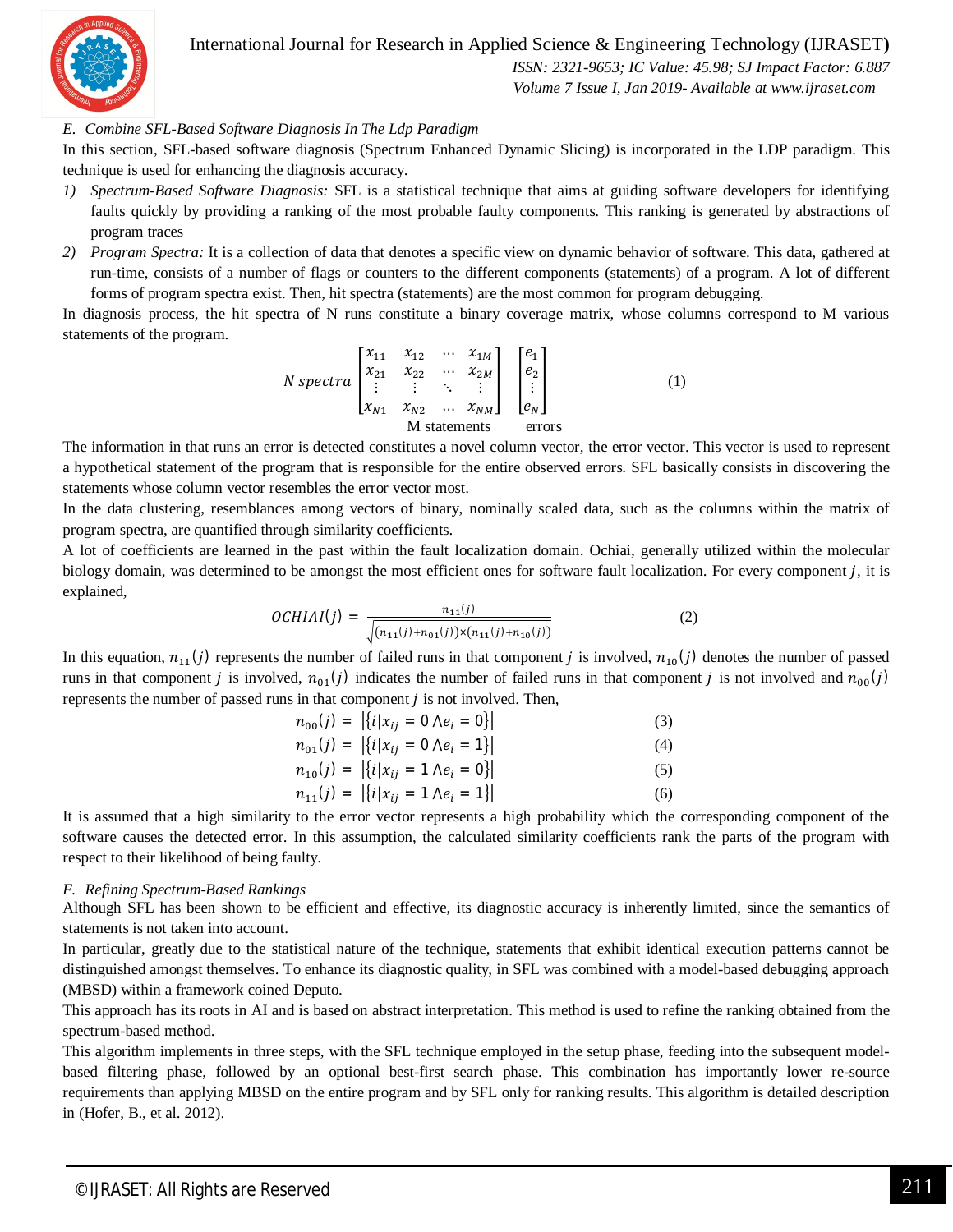

 *ISSN: 2321-9653; IC Value: 45.98; SJ Impact Factor: 6.887 Volume 7 Issue I, Jan 2019- Available at www.ijraset.com*

#### *G. Spectrum-based Reasoning*

Model-based diagnosis techniques deduce component failure through logic reasoning using propositional models of component behavior. An inherent, strong point of model-based diagnosis is that it reasons in terms of multiple faults. In addition, BARINEL models program behavior in terms of program spectra. It uses a Bayesian technique for deducing multiple-fault candidates and their associated probabilities. So, it yields a probabilistic, information-rich diagnostic report. This algorithm is contained three main phases. In the initial phase, a list of candidates D is calculated from an activity matrix A and error vector e by STACCATO, a ultralow cost approach to measure diagnosis candidates. The required performance is obtained at the cost of completeness, due to solutions are truncated at 100 candidates. In the next phase,  $Pr(d_k)$  (probability which a given candidate  $d_k$  is faulty) is measured for every candidate in D. In the last phase, for every  $d_k$  the diagnoses are ranked along with  $Pr(d_k)$  that is calculated through the EVALUATE function using the usual Bayesian update for every row. This approach is independent of test case ordering.

#### *H. Spectrum Enhanced Dynamic Slicing*

SFL with AI is Spectrum Enhanced Dynamic Slicing (SENDYS) that is used the similarity coefficients computed through spectrumbased fault localization as a-prior fault probabilities in model-based debugging. A lightweight model-based-debugging approach using dynamic slicing, called as slicing-hitting-set-approach (SHSC), is used in SENDYS. SHSC is calculated the dynamic slices of the entire faulty variable in the entire failed test cases, derives the minimal diagnoses from the slices and calculates the fault probabilities of the single statements using the size and the amount of the diagnoses that have the statement. SENDYS is a simple approach for combining SHSC with program spectra. This approach is measured the similarity coefficients from the program spectra, normalizes them and passes them to the SHSC technique as a-prior probabilities. This algorithm is explained in following paragraph. Initially, the program P is divided into components C. The coverage matrix M is calculated through implementing the entire test cases T on program P. From M the similarity coefficients R are measured and normalized. The normalized similarity coefficients are assigned to  $\hat{R}$ . The function ALLDIAGNOSES  $(P, T)$  is calculated the slices for the entire faulty variables in whole failing test cases. The resultant slices are combined to diagnoses by means of the corrected Reiter algorithm and assigned to D. The diagnosis fault probabilities pd represent for the entire diagnoses d the probability which d contains a fault. The value of  $pd[d]$ arises from two products: the product of the fault probabilities  $\hat{R}$  of the statements contained in d and second, the product of the counter probabilities  $(1 - \hat{R})$  of the statements which are not contained in d. The statement fault probabilities are calculated through mapping back the diagnosis fault probabilities  $pd$  to the statements. This is completed via building the sum of the entire diagnosis fault probabilities that have the statement. The statement fault probabilities ps are normalized, sorted after their size and assigned to  $\overline{ps}$ . Then, the normalized statement fault probabilities  $\overline{ps}$  are returned.

- *I. Algorithm For Proposed Approach*
- *1) Input:* Program P, set of test cases T
- *2) Output:* List of possible fault locations sorted after their fault likelihood
- *a)* Obtain a training set
- *b)* Compute coverage matrix M for program P and test cases T
- *c)* Compute similarity coefficients R for all statements
- *d)* Compute the normalized values of the similarity coefficients  $\hat{R}$  for whole statements
- *e)* Compute the minimal diagnoses using ALLDIAGNOSES (P, T)
- *f)* Perform the sorted statement fault probabilities  $\bar{p}s$ . Again, start with step 3. Use  $\hat{R}$  instead of  $pd[d]$ . Test planner runs after the diagnose.
- *g*) Return  $\overline{ps}$

#### **IV.EXPERIMENTAL RESULTS**

In this section, the performance of the proposed approach is analyzed with the existing technique. The comparison is made between proposed and existing approaches in terms of Precision, Recall and Accuracy.

#### *A. Precision*

Precision value is evaluated according to the feature classification at true positive prediction; false positive.It is expressed as follows:

> $Precision = \frac{True\ positive}{True\ positive}$ True positive + False positive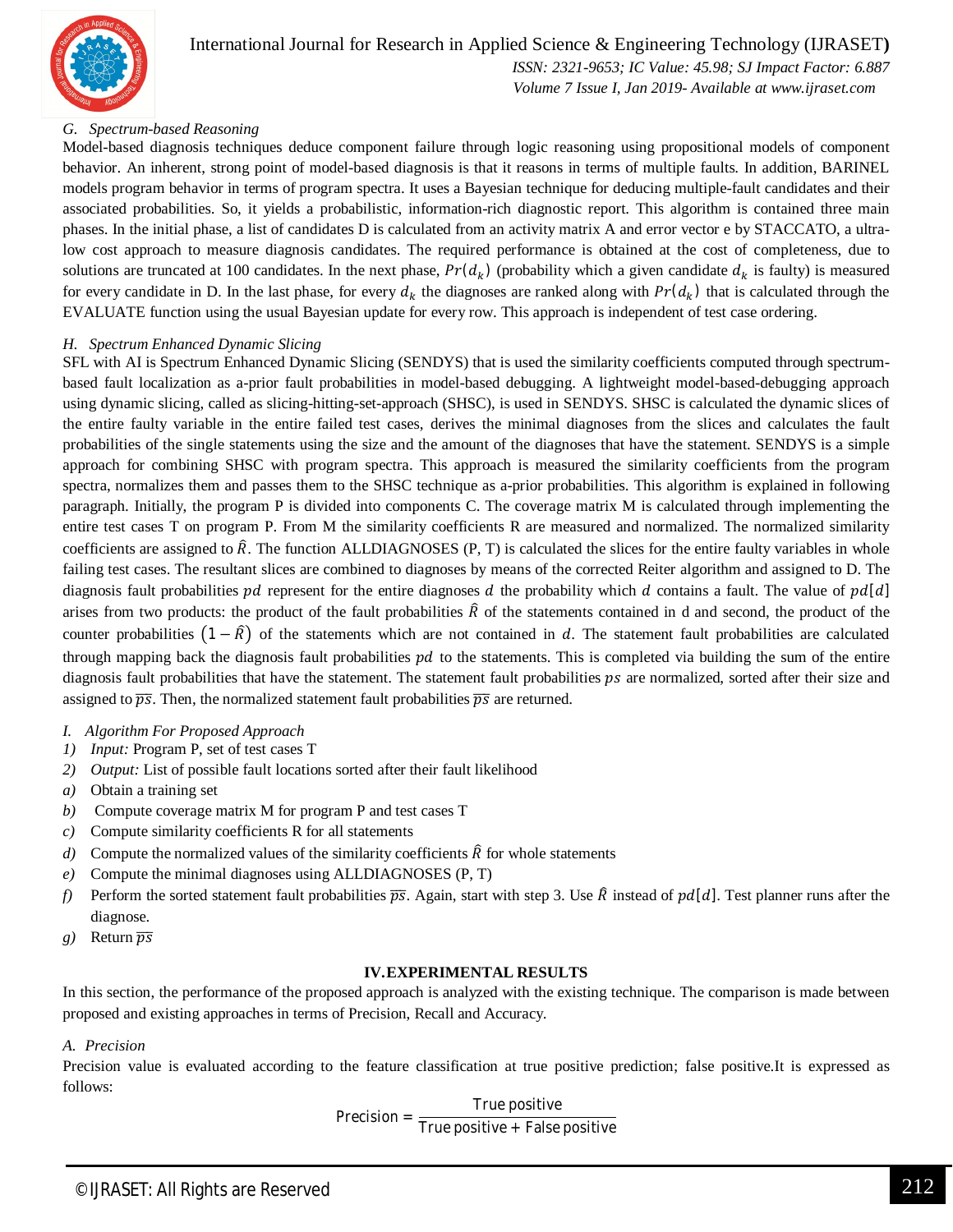

International Journal for Research in Applied Science & Engineering Technology (IJRASET**)**

 *ISSN: 2321-9653; IC Value: 45.98; SJ Impact Factor: 6.887 Volume 7 Issue I, Jan 2019- Available at www.ijraset.com*



Fig. 1 Comparison of Average Precision

Fig. 1 shows that the comparison of proposed and existing techniques in terms of average precision. From this graph, methods are represented in X-axis and average precision values are denoted in Y-axis. In this analysis, the average precision value is increased for proposed method compared to existing method.

#### *B. Recall*

Recall value is evaluated according to the feature classification at true positive prediction, false negative. It is given as,



Fig. 2 Comparison of Average Recall

Fig. 2 shows that the comparisons of proposed and existing techniques in terms of average recall. In this analysis, methods are denoted in X-axis and average recall values are represented in Y-axis. From this graph, average recall value is increased for proposed method compared to existing method.

#### *C. Accuracy*

The accuracy is the proportion of true results (both true positives and true negatives) among the total number of cases examined. Accuracy can be calculated from formula given as follows:

$$
Accuracy = \frac{TP + TN}{TP + TN + FP + FN}
$$

In the above equation, TP denotes true positive, TN represents true negative, FP denotes false positive and FN represents false negative.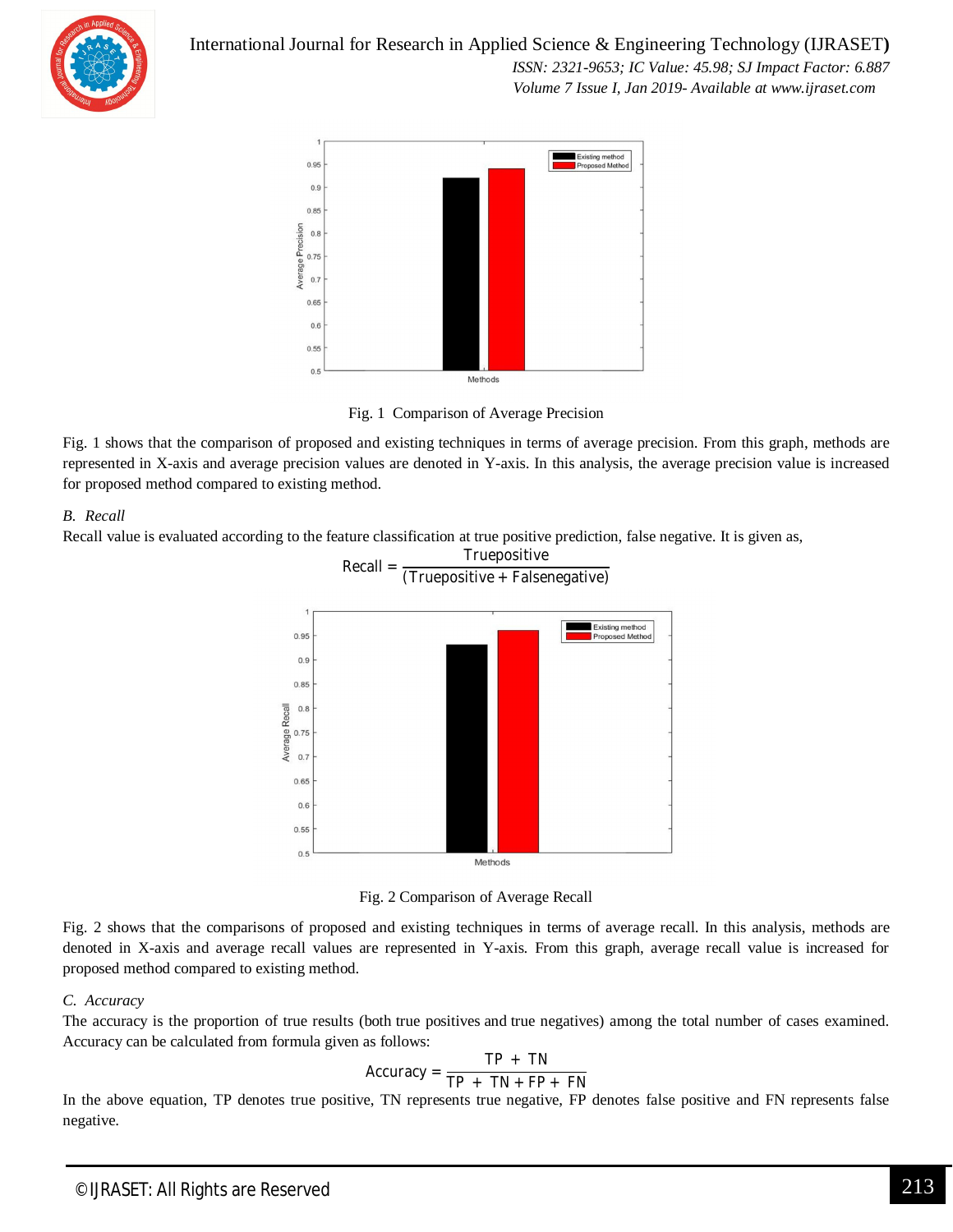

 *ISSN: 2321-9653; IC Value: 45.98; SJ Impact Factor: 6.887 Volume 7 Issue I, Jan 2019- Available at www.ijraset.com*



Fig. 3 Comparison of Accuracy

Fig. 3 shows that the overall performance comparison of proposed and existing methods in terms of Accuracy. In this graph, methods are represented in X-axis and accuracy values denoted in Y-axis. From this graph, the accuracy value is increased for proposed method compared to existing method.

#### **V. CONCLUSION**

In this work, LDP paradigm is integrated the SFL-based software diagnosis for enhancing the diagnosis accuracy. In the proposed approach, a training set is a set of SCs and a labeling that represents which components are faulty and which are not. After that, the diagnoser is incorporated with the Spectrum Enhanced Dynamic Slicing fault prediction model. The input to the diagnoser is the observed system behavior in the form of a set of tests that are implemented and their result-pass or fail. Finally, test planner accepts the set of diagnoses outputted by the tester must perform to find the correct diagnosis. The experimental results show that the proposed approach provides better results.

#### **REFERENCES**

- [1] P. A. Ng and R. T. Yeh, Modern software engineering, foundations and current perspectives, Van Nostrand Reinhold Co., 1989.
- [2] I. Jacobson, Object-oriented software engineering: a use case driven approach, Pearson Education India, 1993.
- [3] N. Serrano and I. Ciordia, "Bugzilla, itracker, and other bug trackers," IEEE software, vol. 22, no. 2, pp. 11-13, 2005.
- [4] A. Elmishali, R. Stern, and M. Kalech, "An Artificial Intelligence paradigm for troubleshooting software bugs," Engineering Applications of Artificial Intelligence, vol. 69, pp. 147-156, 2018.
- [5] T. Zamir, R. T. Stern, and M. Kalech, "Using Model-Based Diagnosis to Improve Software Testing," in AAAI, vol. 14, pp. 1135-1141, 2014.
- [6] G. Abaei, A. Selamat, and H. Fujita, "An empirical study based on semi-supervised hybrid self-organizing map for software fault prediction," Knowledge-Based Systems, vol. 74, pp. 28-39, 2015.
- [7] C. Jin and S. W. Jin, "Prediction approach of software fault-proneness based on hybrid artificial neural network and quantum particle swarm optimization," Applied Soft Computing, vol. 35, pp. 717-725, 2015.
- [8] R. Mahajan, S. K. Gupta, and R. K. Bedi, "Design of software fault prediction model using BR technique," Procedia Computer Science, vol. 46, pp. 849-858, 2015.
- [9] J. Moeyersoms, E. J. de Fortuny, K. Dejaeger, B. Baesens, and D. Martens, "Comprehensible software fault and effort prediction: A data mining approach," Journal of Systems and Software, vol. 100, pp. 80-90, 2015.
- [10] Y. Zhao, Y. Yang, H. Lu, Y. Zhou, Q. Song, and B. Xu, "An empirical analysis of package-modularization metrics: Implications for software faultproneness," Information and Software Technology, vol. 57, pp. 186-203, 2015.
- [11] A. Elmishali, R. Stern, and M. Kalech, "Data-Augmented Software Diagnosis," in AAAI, pp. 4003-4009, 2016.
- [12] G. R. Choudhary, S. Kumar, K. Kumar, A. Mishra, and C. Catal, "Empirical analysis of change metrics for software fault prediction," Computers & Electrical Engineering, vol. 67, pp. 15-24, 2018.